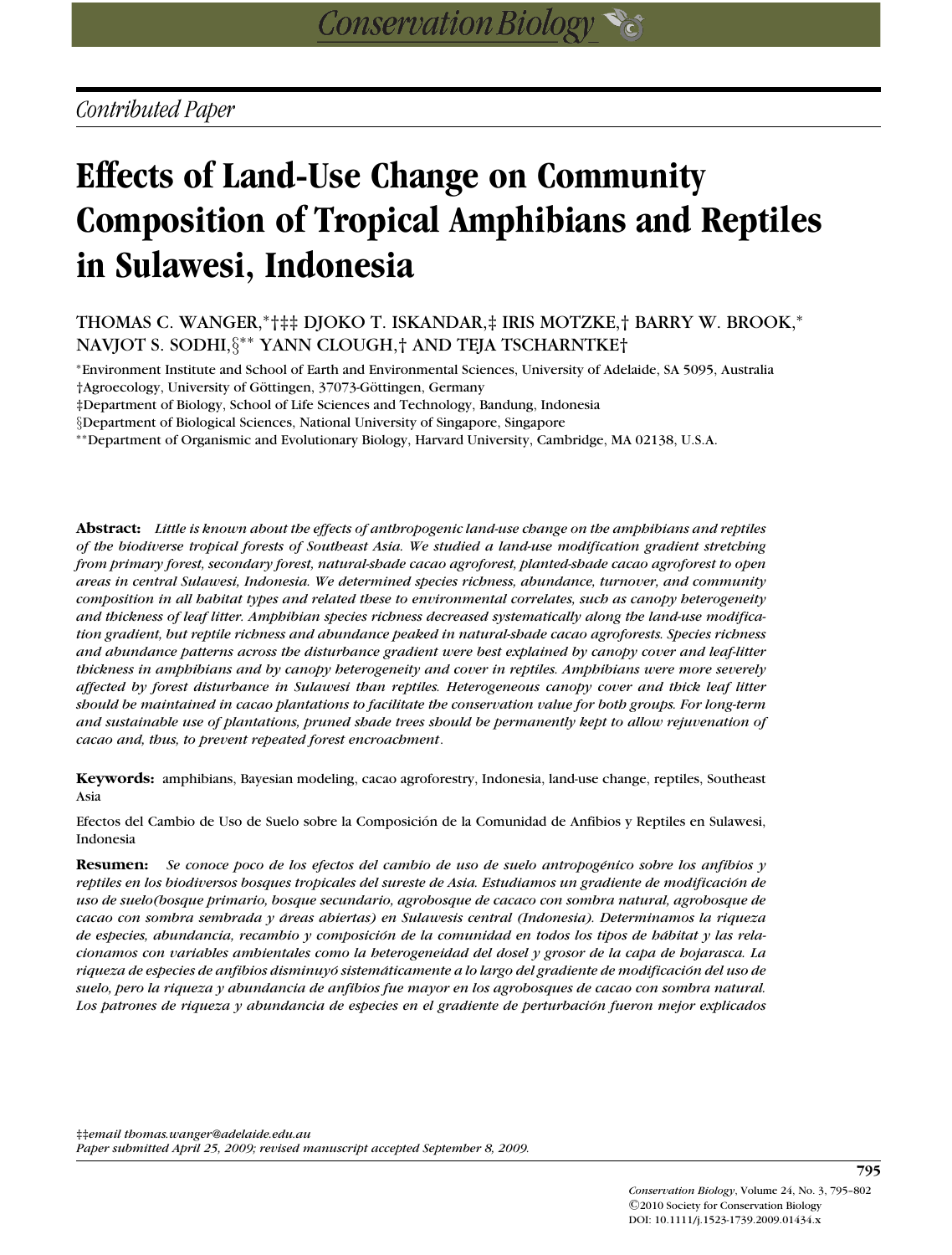*por la cobertura del dosel y el grosor de la hojarasca en anfibios y por la heterogeneidad y cobertura del dosel en reptiles. Los anfibios fueron afectados mas severamente que los reptiles por la perturbaci ´ on del bosque ´ en Sulawesi. Para facilitar el valor de conservacion para ambos grupos, se debe mantener una cobertura de ´ dosel heterog´enea y una capa gruesa de hojarasca en las plantaciones de cacao. Para el uso a largo plazo y sustentable de plantaciones, permanentemente se deben mantener arboles de sombra podados para permitir ´ el rejuvenecimiento del cacao y, por lo tanto, reducir presion sobre los bosques ´* .

**Palabras Clave:** agroforestería de cacao, anfibios, cambio de uso de suelo, Indonesia, modelos Bayesianos, reptiles, sureste de Asia

# **Introduction**

Increasing deforestation rates and subsequent land-use change in the tropics will force the majority of tropical biodiversity to reside in human-dominated landscapes such as agricultural areas (Bawa et al. 2004; Foley et al. 2005). The conservation value of agricultural habitats can be assessed either by comparing diversity patterns across gradients of land-use modification (i.e., open to pristine habitats; e.g., Barlow et al. 2007) or by examining the factors driving diversity patterns within agricultural habitats (e.g., Clough et al. 2009*a*). Most scientific studies are, however, regionally and taxonomically restricted, with Southeast Asian amphibians and reptiles being the most poorly studied (Gardner et al. 2007; Sodhi et al. 2009). Among the most-threatened vertebrate taxa globally (30% and 31%, respectively of all evaluated species until 2008 [IUCN 2008]), tropical amphibians and reptiles are highly sensitive to habitat modifications and climate change (e.g., Sodhi et al. 2008; Wake & Vredenburg 2008; Huey et al. 2009). This makes mitigating the effects of land-use change on herpetological diversity in Southeast Asia a high conservation priority.

For better preservation of biodiversity in modified habitats, it is crucial to understand the environmental drivers of species responses to land-use changes (e.g., Koh 2008). Although most studies on amphibians and reptiles in Southeast Asia show that canopy cover and leaf litter thickness are the most important drivers (e.g., Inger & Colwell 1977; Wanger et al. 2009), canopy cover may not be the most appropriate parameter to measure. For example, lizards thermoregulate by basking in open areas; hence, several open patches in the canopy may sustain higher abundances than just one large open patch. Specific canopy heterogeneity (i.e., many small open patches vs. one large open patch in the canopy) may, thus, be a better predictor for species richness and abundance patterns in lizards. Contrastingly, a crude measure of canopy cover may be sufficient for amphibians as tropical frogs generally avoid direct exposure to the sun.

We determined the patterns in amphibian and reptile species richness, abundance, and community composition across a land-use modification gradient in Sulawesi, Indonesia. We used Bayesian model selection to identify the best environmental predictors for amphibian and reptile species richness and abundance, including the lacunarity index as a measure of canopy heterogeneity. On the basis of our results, we provide recommendations for conserving amphibians and reptiles in cacao plantations.

## **Methods**

## **Study Region**

We conducted this study in Central Sulawesi with an annual average temperature of 24.0  $°C$  (SD 0.16), a monthly average rainfall of 143.7 mm (SD 22.74), and no pronounced climatic seasons (equatorial wet tropics). Located around the village of Toro in the Kulawi valley (1°30′24″ S, 120°2′11″ E) the study area was surrounded by the Lore Lindu National Park (231,000-ha pristine forest), old (> 10 years) cacao plantations of different farming intensity, and open areas for cattle grazing. Hence, this locality encompassed a habitat gradient with increasing disturbance and a sufficiently large control area of a pristine forest.

## **Plot Characteristics and Environmental Variables**

We sampled 31 plots  $(40 \times 40 \text{ m})$  in five habitat categories: primary forest (six plots), secondary forest (seven), natural-shade cacao agroforest (with forest trees; seven), planted-shade cacao agroforest (with planted trees; six), and open areas (five). Unbalanced replicates resulted from difficulties with some locations (e.g., a church was built on one of the open-area plots). We classified all habitat categories on the basis of canopy cover and heterogeneity, annual pesticide use, leaf-litter cover and thickness, number of logs, shrub volume, and the number of trees in the plots (see Supporting Information). Secondary forest differed from primary forest in that large trees had been cut in the past and, for example, rattan and fire wood had been extracted. In complex natural-shade cacao agroforest, shade was provided by rainforest trees and canopy cover was higher there than in planted-shade cacao agroforest. In the latter, shade trees were mostly planted legume or fruit trees (e.g., *Glyricidia* sp. and *Musa* sp.). In Sulawesi, cacao trees are not only planted as undergrowth within near-primary forests, but also in secondary forest, coffee agroforests, clove plantations, or among annual crops. Open-area plots were an unshaded mosaic of grass and bare soil. All plots of one habitat type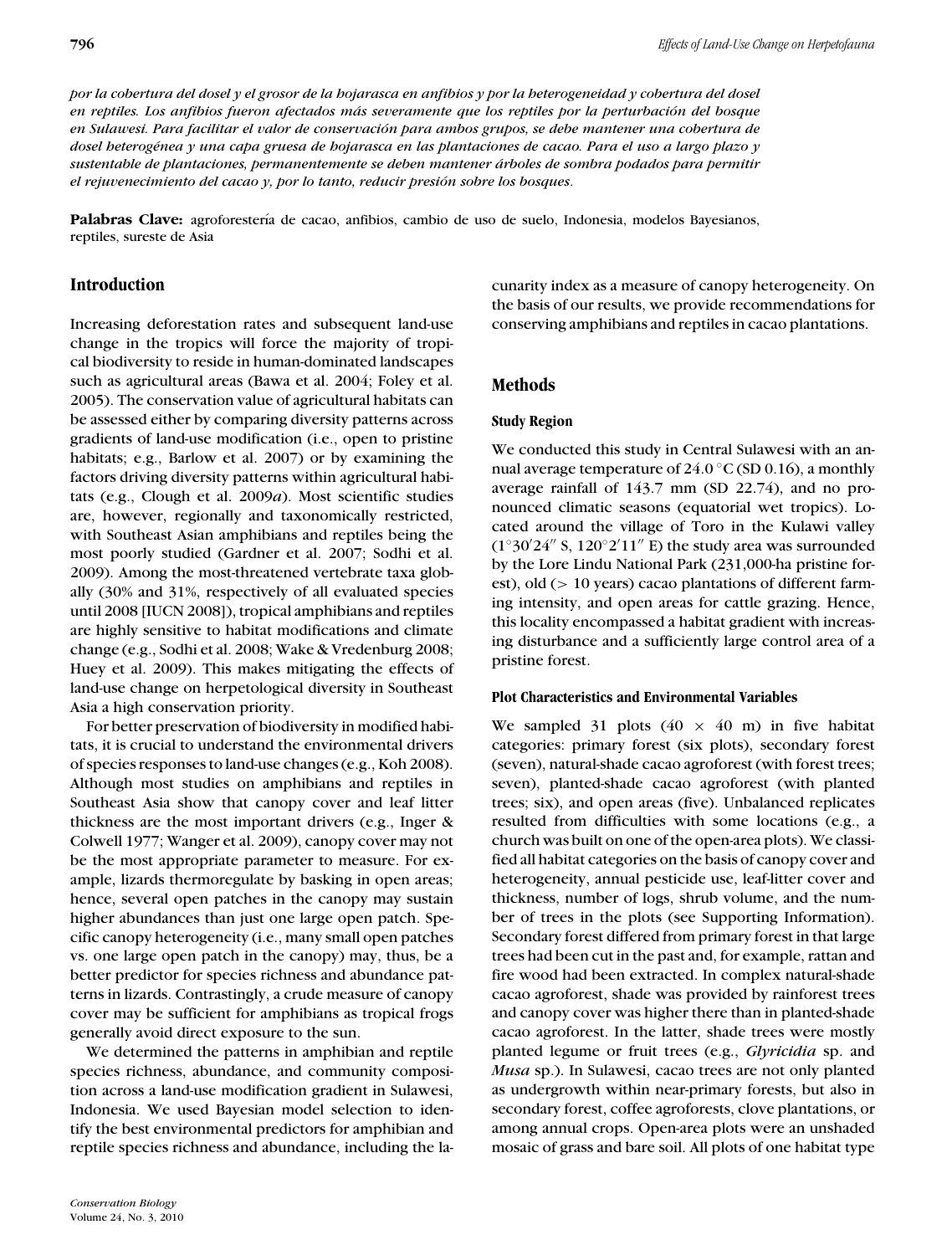were surrounded by similar habitat (e.g., rainforest plots were located within a large area of pristine forest) and were at a minimum distance of 1 km from the next plot to increase statistical independence.

To characterize each plot, we measured distances to the forest (zero for primary forest plots) and the nearest water body; canopy cover and heterogeneity; leaf-litter cover and thickness; and understory shrub characteristics (height, density, and cover). Apart from the two distance measures, we measured all variables in all four corners and the middle of the plots and used the mean of each parameter from all five locations. In addition, we counted the number of stone blocks (stones with diameter  $\geq 50$ cm) and log piles (dead tree trunks and branch piles of  $\geq$ 15 branches with a diameter of  $\geq$  3 cm) on the plots. We also interviewed plot owners about pesticide use because these chemical compounds have been used increasingly over the last 10 years in the study region (Supporting Information).

### **Sampling Protocol**

We sampled all 31 plots six times between December 2007 and July 2008 (186 sampling sessions covering the general rainy and dry season in Sulawesi; Whitten et al. 2002) three times during day and night between 06:00 and 18:00 and 18:00 and 06:00, respectively. Randomized sampling time of each plot and habitat category avoided repeated sampling of the same plot at the same time. Replicated samples of each plot allowed us to use average values in the analyses. We used both diagonals of the plots as a single transect (113 m length, 3 m width on each side; i.e., 43.4% of the total plot area) and sampled in a time-constrained manner (approximately 25 min in one plot). We inspected leaf litter, logs, branch piles, and looked underneath stones for amphibians and reptiles. We photographed, measured, weighed, and toe-clipped every animal found, the latter to avoid pseudoreplication. The animals were identified in the field, and later photographs of all species were reexamined to confirm identities. We did not use pitfall traps in this study because the diminishing accumulation of species numbers does not trade off well against the resources required to maintain the trap setup (e.g., Rödel & Ernst  $2004$ ).

#### **Assessment of Sampling Effort**

We computed species accumulation curves on the basis of 50 randomly added sampling sessions of the original data and calculated a bootstrap estimator to determine the total species richness in the assemblage (Magurran 2004). Bootstrapping provides a measure of error in the total species richness estimated from a given number of iterations and is, therefore, considered more robust than other analytical estimators (Magurran 2004). To evaluate effectiveness of sampling effort, we used a Bayesian regression model to estimate the correlation between the randomized original and the bootstrap estimator data for each sample. A strong correlation in all habitat classes suggested that it was appropriate to use the original data for subsequent analyses (Shahabuddin et al. 2005) because then there would be no deviation of the estimator data from the distribution of the original data.

#### **Analysis of the Habitat Gradient**

We calculated species richness for each plot as a response variable in our linear models to quantify the differences of amphibian and reptile species richness between habitat classes. For the analysis, we used a Bayesian hierarchical regression with hyperparameters that allows subdivision of variance in finer scales. This approach allows intuitive graphical evaluation of the results (Qian & Shen 2007). The same model structure was used to investigate changes in amphibian and reptile species abundance.

To determine the relative strength of evidence for environmental parameters driving species richness patterns across the habitat gradient, we chose an a priori set of candidate models on the basis of previous work in the study area (Wanger et al. 2009). Models incorporated information on leaf-litter thickness, canopy cover, and the ratio between leaf litter and shrub cover. For a measure of canopy heterogeneity, we calculated the lacunarity index for all canopy pictures. Bayesian multimodel inference (MMI) with uninformative priors was then used to reveal the model(s) with the best fit to the data after introducing a bias correction to account for additional fitted parameters (the deviance information criterion [DIC]; Spiegelhalter et al. 2002).

We used additive biodiversity partitioning to determine species turnover and calculated species-rank-abundance curves to investigate community evenness in different habitats (Magurran 2004). The MMI was used to determine the appropriate abundance model fit to the speciesrank-abundance curves. The median of the posterior distribution was used as comparison limits for the slopedetermining variables of the abundance model (Golicher et al. 2006). Using a Bayesian instead of a frequentist generalized linear model (GLM) approach to compare species-rank-abundance curves has the advantage that it is more suitable for small sample sizes and hierarchical data (Golicher et al. 2006). We did not calculate the Simpson diversity index because a sample size of > 1000 individuals is required to obtain meaningful results (Magurran 2004).

## **Results**

We sampled eight amphibian and 12 reptile species (three pristine-forest specialist species each) comprising 63 (eight pristine-forest specialists) and 118 (43 pristineforest specialists) individuals, respectively (Table 1).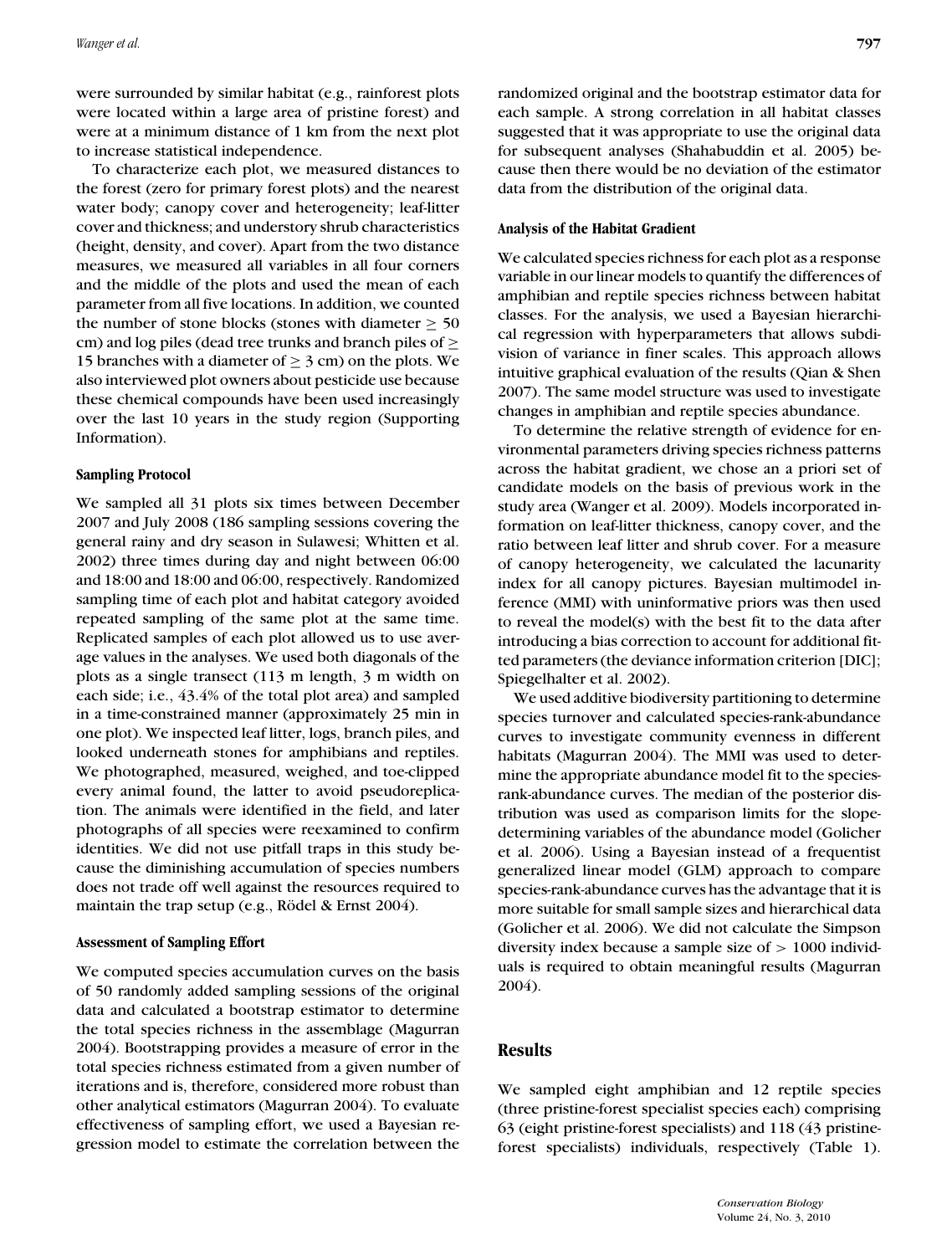

Because the original and the bootstrap estimator data were highly correlated for both groups in all habitat types (Supporting Information), we used the original data for further analyses.

Amphibian mean species richness declined from pristine rainforest toward open areas (i.e., from structurally complex to structurally simple habitats, respectively; Fig. 1). Abundance was higher in structurally complex habitats compared with simpler habitats. To evaluate the results of the analysis, we referred to an effect, trend, and no effect if the credibility intervals did not overlap, overlapped, or were centered on zero, respectively (Qian & Shen 2007). We found effects of secondary forest and planted-shade cacao agroforest and trends of primary forest and open areas, whereas natural-shade cacao agroforest did not lead to any response. Reptile species richness was highest in natural-shade cacao agroforest and was only marginally different in the other habitats (Fig. 1). Abundance, however, showed a negative effect in secondary forests and strong positive and negative trends in primary forest and open areas and in planted-shade cacao agroforest, respectively. Natural-shade cacao agroforest had no effect on abundance.

*Figure 1. Amphibian and reptile species richness and abundance across the land-use gradient from pristine rainforest to open areas. The more the credibility intervals of the habitat-effect means are separated, the stronger the difference between habitats; a wide credibility overlap with zero means the habitat had no effect on species richness or abundance. The smaller graphs show variance partitioning between habitat effects (habitat) and model residuals (residuals) (NS-cacao agroforest, natural-shade cacao agroforest; PS-cacao agroforest, planted-shade cacao agroforest).*

Patterns in amphibian species richness and abundance were best explained by models that incorporated canopy cover (DIC weight  $[w] = 0.44$ ) and canopy cover and leaf litter thickness ( $w = 0.56$ ; Table 2). Canopy heterogeneity was only included in the third-best model for amphibian richness ( $w = 0.20$ ). Reptile species richness and abundance were best explained by a model that included only canopy heterogeneity ( $w = 0.39$  and  $w =$ 0.45, respectively). Canopy heterogeneity and canopy cover were included in the second-best model that explained reptile abundance ( $w = 0.43$ ; Table 2). In reptile species richness, the null model was the second-most parsimonious model. Given the low  $\Delta$ DIC value and percent deviance explained compared with the null model, the heterogeneity model was not robust. Although canopy heterogeneity played a more important role for reptiles, canopy cover was most relevant to amphibians.

Amphibian alpha diversity was highest in the primary forest (25% of total gamma diversity) and declined toward disturbed habitats (5%); this pattern was paralleled by an increase in beta diversity (75 to 95%; Appendix 3). Reptile alpha diversity peaked in agroforestry systems (23%), but was similar in all other habitat types (14.1 to 16.7%). Beta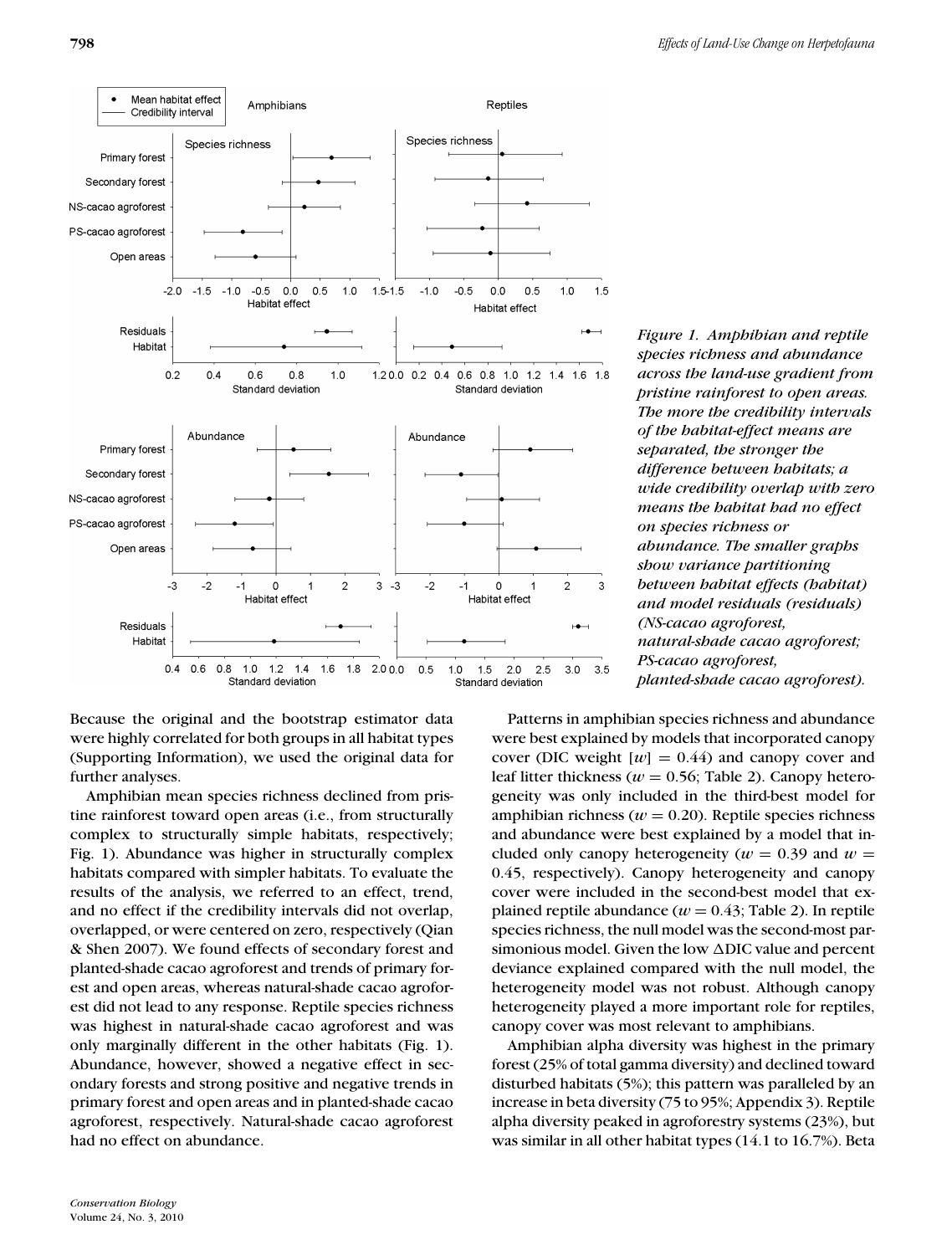#### **Table 1. Amphibian and reptile species encountered in all surveyed habitats.**

| <b>Species</b>                                | <b>Threat</b><br>$category^a$ | <i>Specialist<sup>b</sup></i> | Habitat<br>encountered <sup>c</sup> |  |
|-----------------------------------------------|-------------------------------|-------------------------------|-------------------------------------|--|
| Amphibians                                    |                               |                               |                                     |  |
| Hylarana celebensis                           | LC                            | N                             | PF, SF                              |  |
| Ingerophrynus celebensis                      | LC                            | N                             | PF, SF, NAF, PAF, OA                |  |
| Kaloula pulchra                               | LC                            | N                             | PF                                  |  |
| Limnonectes n. sp. 1                          | NE                            | Y                             | PF                                  |  |
| Limnonectes n. sp. 2                          | NE                            | Y                             | PF                                  |  |
| <i>Limnonectes</i> n. sp. 3                   | <b>NE</b>                     | N                             | PF, SF                              |  |
| <i>Limnonectes</i> n. sp. 4                   | NE                            | Y                             | <b>NAF</b>                          |  |
| Oreophryne n. sp.                             | NE                            | N                             | PF, SF                              |  |
| Reptiles                                      |                               |                               |                                     |  |
| Boiga irregularis                             | NE                            | $\mathbf N$                   | <b>NAF</b>                          |  |
| Cyrtodactylus famosus                         | NE                            | Y                             | PF                                  |  |
| Eutropis grandis                              | NE                            | N                             | SF, NAF, PAF, OA                    |  |
| Eutropis multifasciatus                       | NE                            | N                             | PAF, OA                             |  |
| Eutropis rudis                                | NE                            | N                             | PF, NAF, PAF                        |  |
| Parvoscincus sp.                              | NE                            | N                             | PF, SF, NAF, PAF                    |  |
| Sphenomorphus textus                          | NE                            | N                             | PF, NAF, PAF, OA                    |  |
| Psammodynastes pulverulentus<br>pulverulentus | NE                            | N                             | <b>SF</b>                           |  |
| Rhabdophis callistus                          | NE                            | N                             | <b>SF</b>                           |  |
| Sphenomorphus nigrilabris                     | <b>NE</b>                     | Y                             | PF, SF, NAF, PAF                    |  |
| Sphenomorphus variegates                      | <b>NE</b>                     | Y                             | PF, SF, NAF, OA                     |  |
| Xenopeltis unicolor                           | NE                            | N                             | NAF, PAF                            |  |

*aFrom International Union for Conservation of Nature Red List: LC, least concern; NE, not evaluated.*

*bAbbreviations: Y, species considered pristine-forest specialist; N, disturbance-tolerant species. References: Manthey & Grossmann 1997; de Lang*

& Vogel 2005; Gillespie et al. 2005; McKay 2006.<br><sup>c</sup>Abbreviations: PF, rainforest; SF, secondary forest; NAF, natural-sbade cacao agroforest; PAF, planted-sbade cacao agroforest; OA, open areas.

diversity was, in contrast to amphibians, only lower in agroforestry (77%), but remained the same in all other habitats (83.3–85.9%; Supporting Information).

Amphibian and reptile species-rank-abundance curve evaluation was based on the commonly used log-normal and gamma abundance model, respectively (Fig. 2; Supporting Information). Amphibian curves showed strong positive and negative trends of sigma values in rainforest and open areas, respectively. This suggests a relatively even abundance for species in pristine habitats, whereas in disturbed habitats a few species predominate. Reptile curves indicated a strong negative trend and effect of rainforest and open areas, respectively, and positive trends for the remaining habitats. Hence, abundance was even across species in rainforest and open areas, but overdominated by a few species otherwise.

## **Discussion**

Our results show that amphibians in Sulawesi were more strongly affected by land-use changes than reptiles. Amphibian species richness and abundance declined as disturbance increased from pristine forest to open areas. Reptile species richness peaked in natural-shade cacao agroforest between mildly (secondary forest) and strongly (planted-shade cacao agroforest) disturbed habitats. Abundance was high in pristine forest and open areas, and these areas had different species composition. Abundance was low in secondary forest and plantedshade cacao agroforest. Results of other studies show similar responses of amphibians and reptiles to disturbance in humid forests, mostly in the Neotropics (Faria et al. 2007; Suaz-Ortuno et al. 2008; but see King et al. 2007). These patterns are often explained by changes in leaf-litter thickness that affect microhabitats (humidity and food-source abundance; Whitfield et al. 2007) or changes in heat exposure as canopy cover decreases (Pineda et al. 2005; Luja et al. 2008).

Canopy cover was included in all models as a predictor of amphibian species richness and abundance patterns. For reptile species richness and abundance, canopy heterogeneity was represented in the best-supported models. This may be explained by the different modes of thermoregulation between the two groups; whereas amphibians do not bask, this behavior is crucial for tropical lizards in open areas (Huey et al. 2009). Hence, use of a crude measure of canopy cover may be sufficient to predict amphibian diversity patterns because as canopy cover decreases, amphibian heat sensitivity increases. For lizards, in contrast, the canopies of two separate plots may have the same cover, but differ in heterogeneities (spatial aggregation of closed and open areas). The one with higher heterogeneity will provide more basking spots that are also close to shady retreats,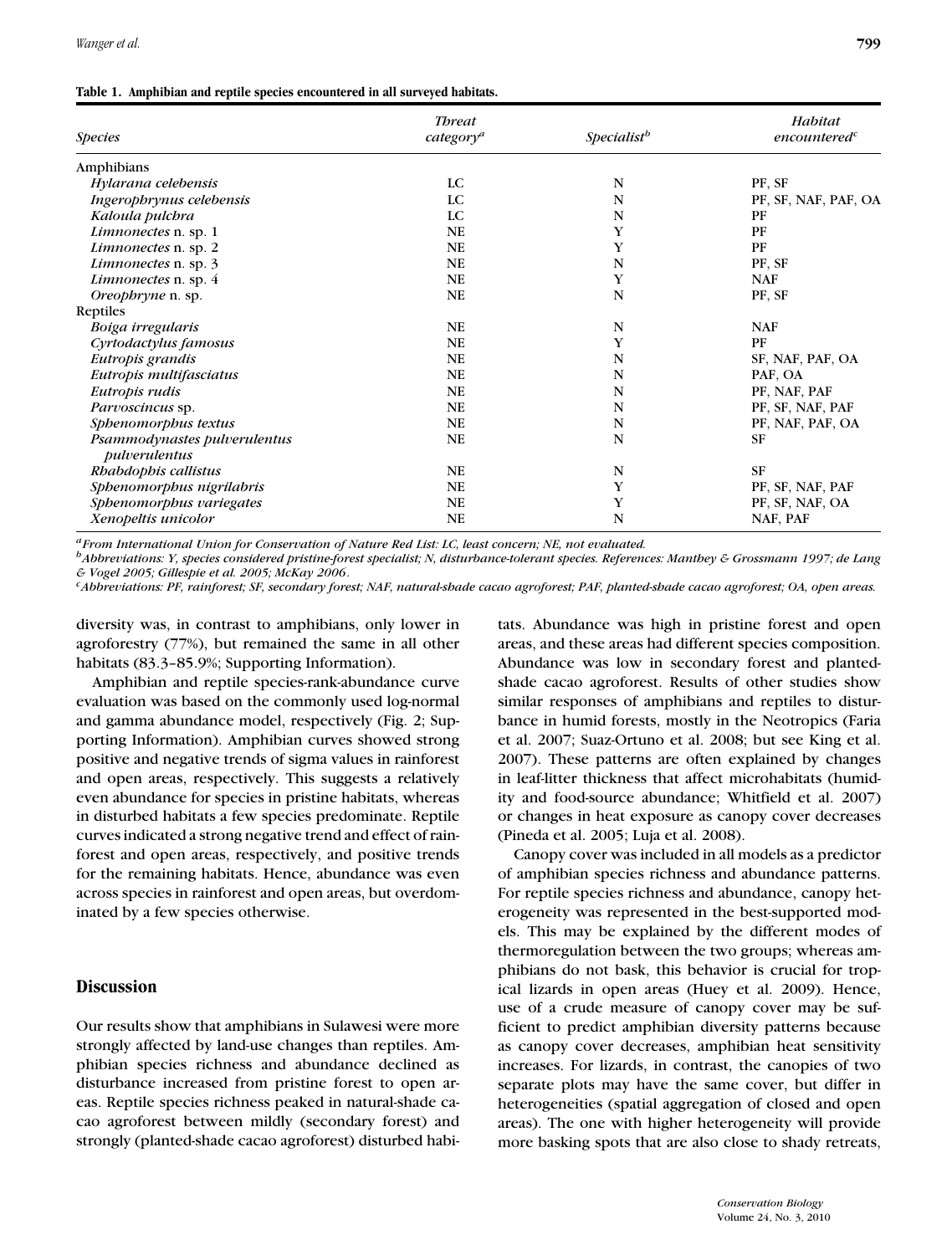| Predictor variable    | <b>Dhat</b> | pD  | DIC   | $\triangle DIC$ | %Dev   |  |  |  |
|-----------------------|-------------|-----|-------|-----------------|--------|--|--|--|
| Amphibian richness    |             |     |       |                 |        |  |  |  |
| $aSPR \sim CAC$       | 79.2        | 1.9 | 83.1  | 0.0             | 10.5   |  |  |  |
| $aSPR \sim CAC + LLT$ | 80.2        | 2.0 | 84.3  | 1.2             | 9.4    |  |  |  |
| $aSPR \sim CAC + HET$ | 79.1        | 2.8 | 84.7  | 1.6             | 10.6   |  |  |  |
| $aSPR \sim HET$       | 82.8        | 1.9 | 86.6  | 3.5             | 6.5    |  |  |  |
| $aSPR \sim RAT$       | 84.6        | 1.9 | 88.4  | 5.3             | 4.4    |  |  |  |
| null                  | 88.5        | 1.0 | 90.5  | 7.4             | 0.0    |  |  |  |
| Amphibian abundance   |             |     |       |                 |        |  |  |  |
| $aABD \sim CAC + LLT$ | 114.7       | 3.0 | 120.6 | 0.0             | 10.7   |  |  |  |
| $aABD \sim CAC$       | 118.5       | 2.0 | 122.4 | 1.8             | 7.7    |  |  |  |
| $aABD \sim CAC + HET$ | 116.9       | 2.9 | 122.8 | 2.2             | 8.9    |  |  |  |
| $aABD \sim HET$       | 123.1       | 2.0 | 127.0 | 6.4             | 4.2    |  |  |  |
| Null                  | 128.4       | 1.0 | 130.4 | 9.8             | 0.0    |  |  |  |
| $aABD \sim RAT$       | 128.5       | 1.0 | 130.5 | 9.9             | $-0.1$ |  |  |  |
|                       |             | 2.0 |       |                 |        |  |  |  |
| Reptile richness      |             |     |       |                 |        |  |  |  |
| rSPR $\sim$ HET       | 115.2       | 1.2 | 117.2 | 0.0             | 0.1    |  |  |  |
| null                  | 115.3       | 1.0 | 117.5 | 0.3             | 0.0    |  |  |  |
| $rSPR \sim RAT$       | 116.0       | 1.3 | 118.7 | 1.5             | $-0.6$ |  |  |  |
| $rSPR \sim HET + CAC$ | 116.2       | 2.1 | 120.5 | 3.3             | $-0.8$ |  |  |  |
| $rSPR \sim CAC$       | 123.5       | 1.1 | 125.7 | 8.5             | $-7.1$ |  |  |  |
| $rSPR \sim LLT + CAC$ | 121.7       | 2.1 | 125.8 | 8.6             | $-5.6$ |  |  |  |
| Reptile abundance     |             |     |       |                 |        |  |  |  |
| rABD $\sim$ HET       | 167.2       | 1.9 | 170.9 | 0.0             | 3.6    |  |  |  |
| $rABD \sim HET + CAC$ | 163.8       | 3.6 | 171.0 | 0.1             | 5.6    |  |  |  |
| $rABD \sim RAT$       | 172.0       | 1.7 | 175.4 | 4.5             | 0.9    |  |  |  |
| Null                  | 173.5       | 1.0 | 175.5 | 4.6             | 0.0    |  |  |  |
| $rABD \sim CAC$       | 175.1       | 1.1 | 177.4 | 6.5             | $-0.9$ |  |  |  |
| $rABD \sim LLT + CAC$ | 172.7       | 2.5 | 177.7 | 6.8             | 0.5    |  |  |  |

**Table 2. Environmental determinants of amphibian (aSPR) and reptile (rSPR) species richness and abundance (aABD and rABD, respectively) in Sulawesi, Indonesia.**<sup>∗</sup>

∗*Abbreviations: DIC, deviance information criterion (a Bayesian measure of relative model ranking); pD, number of effective parameters; %dev, percent deviance explained (structural adequacy of model); Dhat, point estimate of the posterior deviance; CAC, canopy cover; LLT, leaf litter thickness; HET, canopy heterogeneity; RAT, ratio between shrub and leaf litter cover; Null, mean (intercept) model*.

and hence, support more home ranges than the homogenous canopy. In snakes this effect often depends on the size of the species. Larger snakes (e.g., brown tree snake [*Boiga irregularis*]) often are top predators and, hence, do not occur in high abundances, whereas medium-sized species may be abundant (e.g., Boettger's keelback [*Rhabdophis callistus*]). On the basis of our results we posit that canopy heterogeneity is a more useful attribute to measure than canopy cover only, for reptiles and lizards in particular. We caution, however, that the canopy heterogeneity model determining reptile species richness still leaves much of the between-plot deviance unexplained and so should not be relied on as the primary measure of habitat suitability.

Species turnover is an important indicator for conservation planning. Beta diversity of amphibians was high and disturbed habitats were dominated by a few species. This suggests that conservation decisions predicated on species diversity and functionality must consider the entire landscape rather than areas at the plantation level (Clough et al. 2007; Pineda & Halffter 2004). In contrast, similar beta diversity across habitat types implies that conservation strategies on the plantation level may be

sufficient. This was the case for reptiles; natural-shade cacao agroforestry harbored more species with equal abundance than the other habitat types, which suggests reptiles may benefit from being able to use natural-shade cacao agroforestry in addition to primary and secondary forest. Differences in beta diversity between the two species groups may be explained by lower disturbance sensitivity of reptiles (Wanger et al. 2009). As a result, species in this group may homogenize across the landscape.

Natural-shade cacao agroforestry may enhance resilience of both amphibians and reptiles against extensive species loss, at least if sufficient pristine habitats remain in the landscape in our study region. For reptiles, naturalshade cacao agroforestry may provide a valuable habitat on its own. Nevertheless, herpetological studies on landuse gradients show different results within and between taxa. This makes it difficult to generalize recommendations for conservation management for both taxa (Gardner et al. 2007). In addition, a recent experimental study on cacao agroforestry habitats in our study region identified leaf-litter thickness, the amount of logs, the ratio between plant and leaf-litter cover, and temperature as main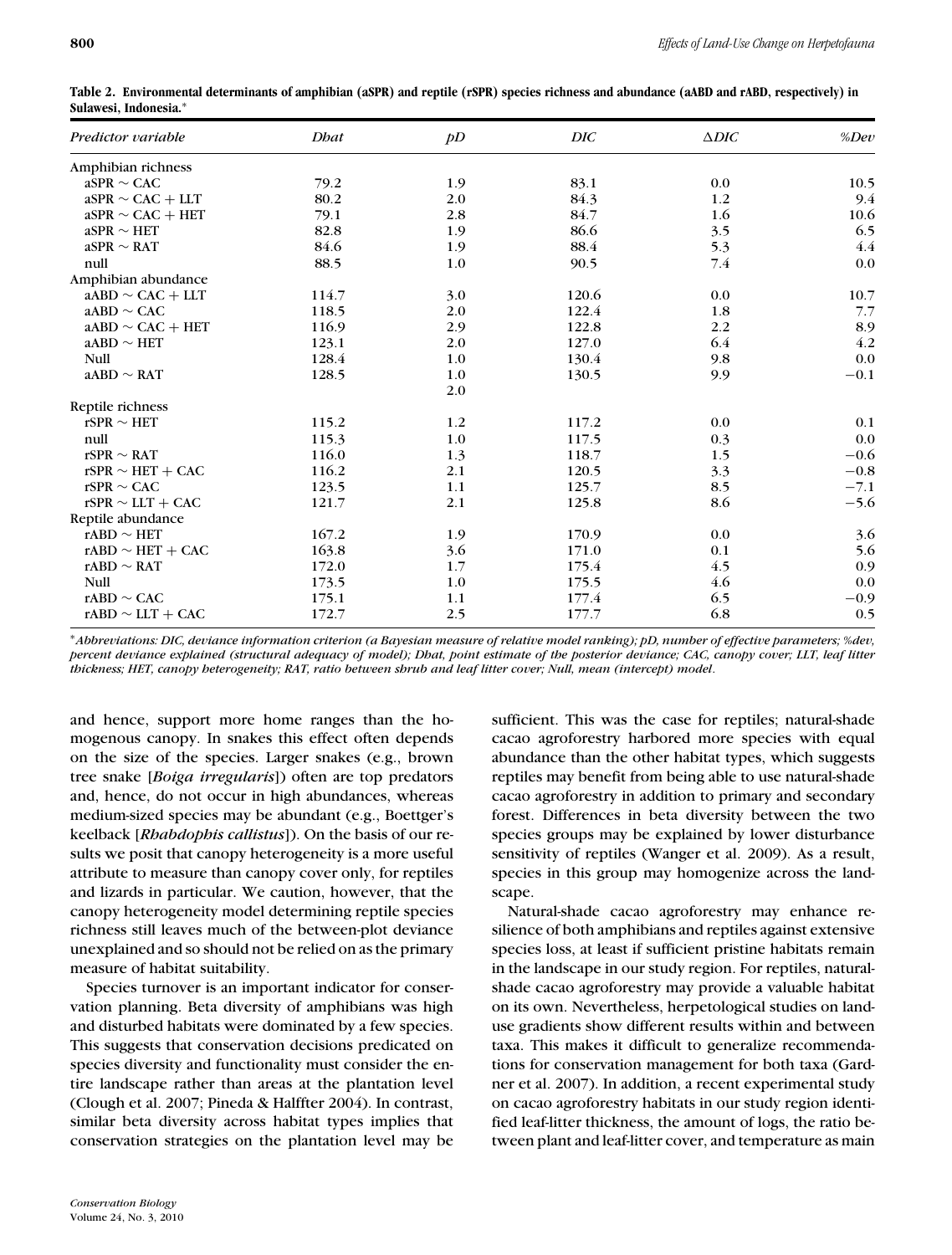

*Figure 2. Comparison of species rank abundance for amphibians and reptiles among habitat types. For amphibians and reptiles, the log-normal and gamma models, respectively, provided the best fit in the model selection; thus, we compared the parameters* σ *and* α *(black dots) for the log-normal model and the gamma model, respectively. A smaller and larger parameter value indicates a flatter and steeper curve, respectively. Hence, the former represent a community with even species abundance and the latter a community with few dominant species. Interpretation is as in Fig. 1 (NS-cacao agroforest, natural-shade cacao agroforest; PS-cacao agroforest, planted-shade cacao agroforest).*

drivers of patterns of herpetological diversity (Wanger et al. 2009). Taken together with the abiotic drivers of herpetological species richness and abundance we identified in the present study, herpetological diversity patterns are not necessarily driven by the same variables across and within habitats. Hence, results from both acrosshabitat gradients and within secondary habitat are most valuable when integrated.

## **Conclusions**

Sulawesi provides 65% of Indonesia's cacao (Direktorat Jenderal Perkebunan 2008), and cacao is an important part of the income of local farmers. Cacao plantations cover almost 1 million ha on the island (Direktorat Jenderal Perkebunan 2008) and thus constitute important potential secondary habitats. Our results show that, to sustain herpetological diversity, complex canopy from natural shade trees and leaf-litter cover in plantations is essential. Like the practice of burning areas for new plantations, establishment of cacao plantations in the understory inside the forest may not sustain herpetofaunal diversity. This is because shade trees are essential only for young cacao trees, but in older plantations they are cut because their shade reduces yield. Farmers then further encroach into the forest as yields decrease in aging plantations (Clough et al. 2009*b*). Thus, low-intensity cacao agroforests with natural shade trees need to be supported by, for example, setting premium prices for biodiversityfriendly cacao production. Moreover, farmers need to be trained to maintain yields in shaded conditions and to rejuvenate plantations on site.

The very low rate of IUCN evaluations of the species we assessed in this study suggests little is known of the Sulawesi herpetofauna; only 37.5% and 0% of all amphibian and reptile species, respectively, have been evaluated. If habitats are not sufficiently preserved and managed soon, many species and ecosystem services they provide may vanish before they are even known.

## **Acknowledgments**

We thank all our local assistants in Sulawesi for supporting the fieldwork, Kementerian Negara Riset dan Teknologi Republik Indonesia (RISTEK) and Lembaga Ilmu Pengetahuan Indonesia (LIPI) for issuing the relevant permits (to T.C.W. 1899/FRP/SM/VIII/2008 and 7374a/SU/KS/2007, respectively), and two anonymous reviewers for their comments. Field research was funded by the German Science Foundation to the SFB 552 STORMA (www.storma.de). T.C.W. received financial support through an Endeavour International Postgraduate Research Scholarship and a University of Adelaide Scholarship.

## **Supporting Information**

Additional information on habitat characteristics, acquisition of environmental variables, and pesticide-use interviews (Appendix S1); results of the Bayesian correlation of the randomized original data and the bootstrap species richness estimator (Appendix S2); diversity partitioning of amphibian and reptile diversity in all habitat types (Appendix S3); and results of the model selection for the abundance models (Appendix S4) are available as part of the online article. The authors are responsible for the content and functionality of these materials. Queries (other than absence of the material) should be directed to the corresponding author.